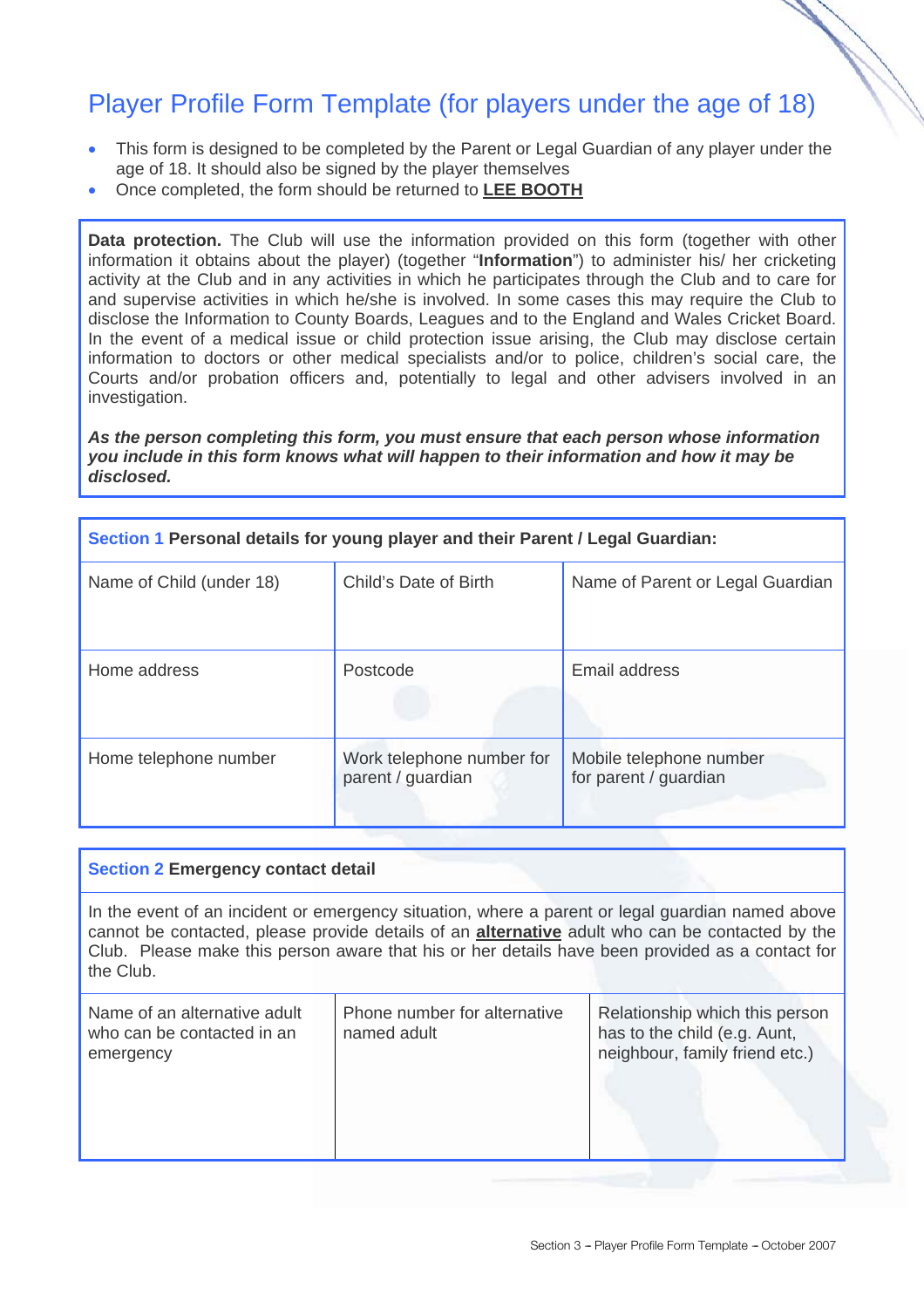| <b>Section 3 Disability:</b>                                                                                                                                                                                                                   |                     |                         |  |  |
|------------------------------------------------------------------------------------------------------------------------------------------------------------------------------------------------------------------------------------------------|---------------------|-------------------------|--|--|
| The Disability Discrimination Act 1995 defines a disabled person as anyone with 'a physical or<br>mental impairment, which has a substantial and long-term adverse effect on his or her ability to<br>carry out normal day-to-day activities'. |                     |                         |  |  |
| Do you consider this child to have a disability?                                                                                                                                                                                               | Yes<br>No           |                         |  |  |
| If yes, what is the nature of their disability?                                                                                                                                                                                                |                     |                         |  |  |
| Visual impairment                                                                                                                                                                                                                              | Learning disability | Other (please specify): |  |  |
| Hearing impairment                                                                                                                                                                                                                             | Multiple disability |                         |  |  |
| Physical disability                                                                                                                                                                                                                            |                     |                         |  |  |
|                                                                                                                                                                                                                                                |                     |                         |  |  |
| <b>Section 4 Sporting information:</b>                                                                                                                                                                                                         |                     |                         |  |  |
| Has this child played Cricket before?                                                                                                                                                                                                          | <b>No</b><br>Yes    |                         |  |  |
| If yes, where has this been played?                                                                                                                                                                                                            |                     |                         |  |  |
| Primary school                                                                                                                                                                                                                                 | Club                | Other (please specify): |  |  |
| Secondary school                                                                                                                                                                                                                               | County              |                         |  |  |
| Local authority coaching session(s)                                                                                                                                                                                                            |                     |                         |  |  |
|                                                                                                                                                                                                                                                |                     |                         |  |  |
| <b>Section 5 Medical information:</b>                                                                                                                                                                                                          |                     |                         |  |  |
| Please detail below any important medical information that our Coaches need to know (e.g.<br>allergies, medical conditions, current medication, special dietary requirements, injuries)                                                        |                     |                         |  |  |
|                                                                                                                                                                                                                                                |                     |                         |  |  |
| Name of Doctor / Surgery Name                                                                                                                                                                                                                  |                     |                         |  |  |
| Doctor's Telephone number                                                                                                                                                                                                                      |                     |                         |  |  |